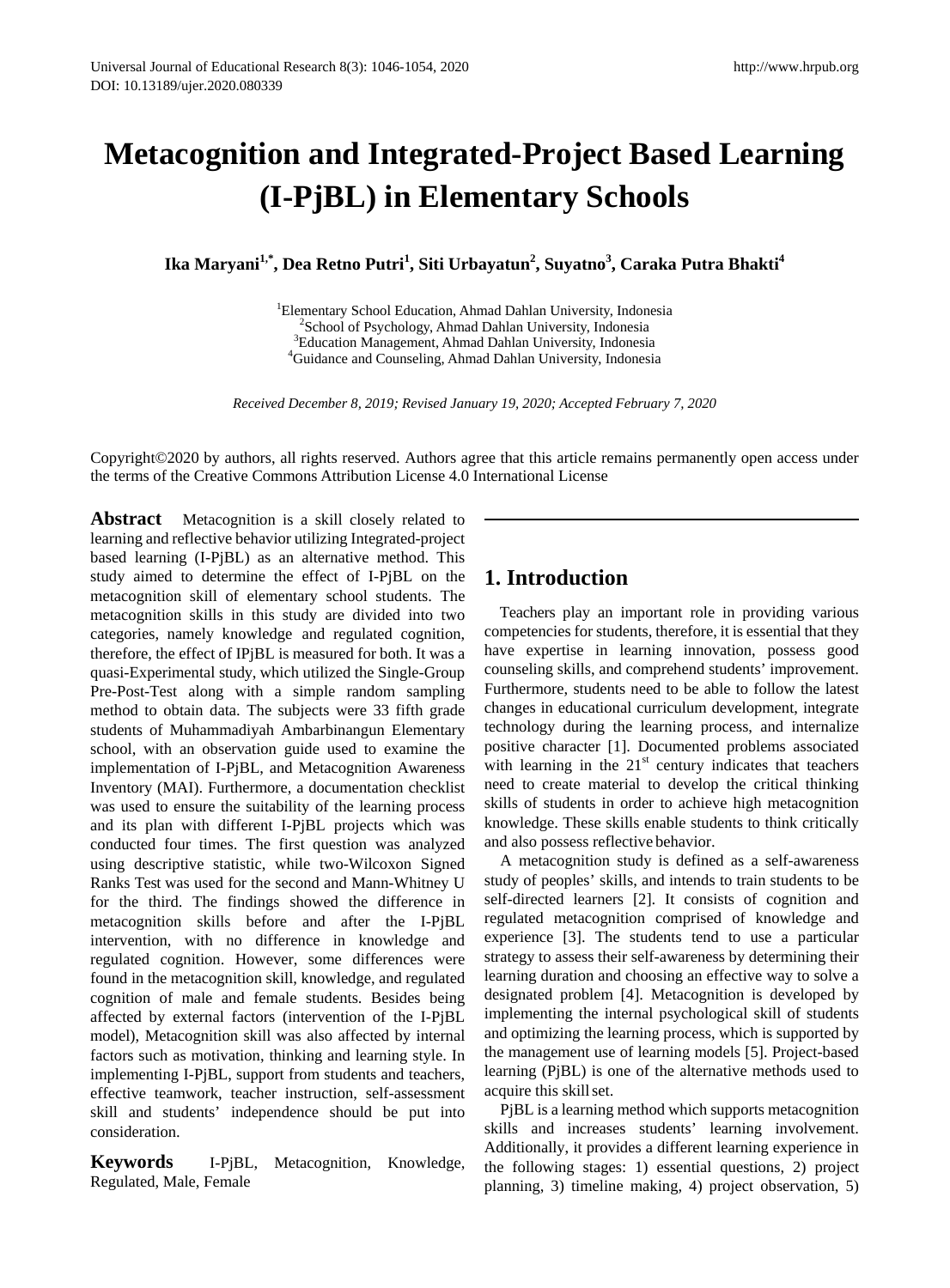outcome measurement, and 6) evaluation process [6], [7]. This stage has some metacognition sub-stages, which are 1) specifying goals, 2) monitoring process, 3) clarity, and accuracy. In addition, PjBL is a long-term learning process, which involves the making and display of products related to the solution of real-life problems, to students [8]. It focuses on the daily problem solving through hands-on practice [9]–[11]

Previous studies have successfully measured the effect of PjBL, namely learning outcomes and motivation, problem-solving skills, creative thinking process, leadership abilities, and communication skills. It does not only increase students' motivation but also facilitates their problem-solving skills [12], thinking creativity and positive behavior [13]. The implementation of PjBL significantly increases the high level of cognitive, self-efficacy, teamwork, and communication skills [14].

In previous studies, PjBL was a standalone learning model with knowledge content. However, it is currently an integrative multidiscipline skill called integrated-project based learning (I-PjBL). It also increases their motivation and learning interest [15]. An integrative approach focuses on the theme chosen as the main project, considering students' learning characters which are mostly holistic during the pre-operational concrete phase. The themes chosen are water cycle, making slime, making ice cream, and making *batik jumputan* which consist of substances, material, mixture stuff, alternative energy, as well as arts and cultures.

The I-PjBL stages consist of many advantages which tend to increase motivation, learning behavior, attitude, and preference [16]. It also pushes teachers to carry out important jobs using their problem-solving skills through collaborative activities. It allows students to develop their communication, information literacy, and IT skills [17], [18]. In addition, students are trained to manage their learning source, time, and tools while working on projects. I-PjBL plays a huge role in supporting the realization of meaningful and pleasant learning environment which enables students and teachers to enjoy the process [19], [20]

I-PjBL increases metacognition skills which is the second-highest skill after factual, conceptual, and procedural knowledge [20], [21]. It is also defined as a way of thinking as well as cognitive process and often associated with reflective behavior and self-awareness [22]–[24]. I-PjBL contributes to three sub-domains of self-regulated learning models, which are internal motivation (13%), willingness to finish homework (7%), and metacognition experience (4%) [25], [26].

Metacognition consist of two parts, namely knowledge and regulation [27]–[29] Cognitive knowledge comprises of 1) declarative knowledge on oneself and strategy; 2) procedural knowledge which focuses on how people use their strategy in learning; 3) conditional knowledge which focuses on when and why people utilize these strategy.

Meanwhile, cognitive regulation utilizes individual skills, such as 1) goal planning to achieve setting goals; 2) information management strategy which includes skills and strategy of someone to efficiently manage, summarize, and sort out information; 3) understanding observation and acknowledge self-awareness to master the material and use the strategy effectively; 4) conformity of the strategy to fix the errors during understanding process; and 5) evaluation of the learning strategy previously selected [22], [30]–[32].

This study attempted to mix all metacognition skills based on its taxonomy [29], [33], [34]. Its variable was closely related to students' thinking style, which was why gender contributed to a person's metacognition pattern. It also aimed to analyze the metacognition skill of students through the I-PjBL intervention and to measure their differences based on gender.

#### **Research Questions**

- 1. How was the metacognition condition of the students who studied using the I-PjBLmodel?
- 2. Are there any metacognition differences among the students due to the I-PjBLintervention?
- 3. How were the metacognition differences among male and female students?

## **2. Methods**

#### **2.1. Research Method**

The study was a quasi-experimental design with a single-group pretest-posttest design. A total of 33 fifth grade students comprised of 16 males and 17 females, selected through simple random sampling. I-PjBL treatment was conducted after obtaining 4 time-different results which was followed by a post-test to obtain metacognition data from the participants. Students' activities during I-PjBL can be shown in Table 2.

The selection of this design was adjusted to the purpose of the study which was to find out the impact of I-PjBL on students' metacognition. Students worked on the pretest, then given treatment in the form of I-PjBL, then they did the posttest. Every meeting in I-PjBL, students were observed to analyze their progress during treatment.

#### **2.2. Ethical Clearance**

This study was approved by the Ahmad Dahlan University Ethics Committee (EC Number 011905048). The recommendations leading to the instruments used in this study need to be adjusted to the development level of students under the age of 17 to ensure the questionnaire comprised of "yes" and "no" answers in accordance with the Guttman scale. The informed consent was signed by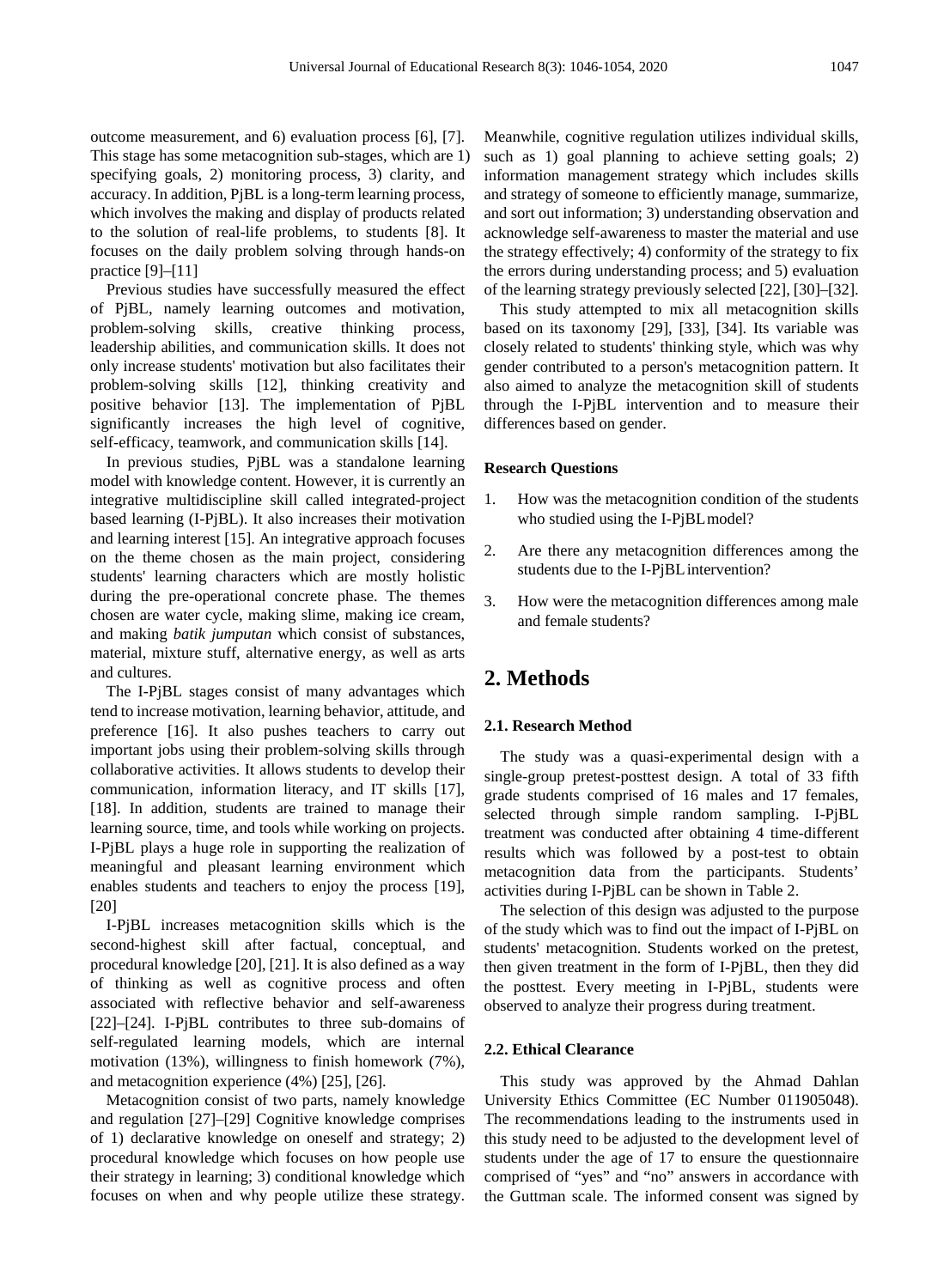parents, with EC evidence used as part of the articles supplement.

## **2.3. Variables**

This study consisted of one independent variable, one moderator variable, and one dependent variable. Independent variable is I-PjBL learning method. Moderator variable is genres that are male and female, and dependent variable is metacognition. The specific impact of I-PjBL intervention is determined by measuring every aspect of the metacognition, namely Knowledge and Regulation.

#### **2.3. Data Collection**

This study used three data collection techniques, namely observation, documentation, and Metacognition Awareness Inventory (MAI) to determine its Guttman Scale[29], with observation guidance used by 3 analysis to determine the suitability of the design and implementation of I-PjBL. The documentation consisted of a lesson plan, students' worksheet, photos, and videos during the lesson. The MAI adopted in this study [29] consisted of indicators as shown in Table 1.

This study used the face and construct validity (content and empiric), with the face validity conducted by experts to

examine the readability of statements and suitability of the terms. Content validity was conducted to determine the suitability of statements and indicators, and empirical validity was assigned for students to determine the instrument capability in measuring variables. The **MAI**  questionnaire was validated by conducting a field test towards 3**0** students in their **5**th grade. This was further processed using the **point biserial** correlation formula. **MAI** questionnaire **consisted of 17** valid statements, with the reliability test calculated by using the Alpha Cronbach formula to obtain  $R = 0.929$ .

**Table 1.** Indicator of Metacognition Awareness Inventory (MAI)

| <b>Aspects</b>                    | <b>Indicators</b> |                                               |  |  |  |
|-----------------------------------|-------------------|-----------------------------------------------|--|--|--|
|                                   | 1.                | Declarative knowledge (about oneself and      |  |  |  |
|                                   |                   | strategy)                                     |  |  |  |
| Knowledge<br>of cognition         | 2.                | Procedural<br>knowledge<br>(how)<br>to<br>use |  |  |  |
|                                   |                   | strategy)                                     |  |  |  |
|                                   | 3.                | Conditional knowledge (when and why           |  |  |  |
|                                   |                   | someone used strategy)                        |  |  |  |
| <b>Regulation of</b><br>cognition | 4.                | Planning                                      |  |  |  |
|                                   | 5.                | <b>Information Management</b>                 |  |  |  |
|                                   | 6.                | Monitoring                                    |  |  |  |
|                                   | 7.                | Evaluation                                    |  |  |  |
|                                   | 8.                | Debugging                                     |  |  |  |

**Table 2.** Students' activities during I-PjBL

| <b>Activities</b> | <b>Types of Project</b>                           | <b>Material</b>                                | <b>Students' responses</b>                                                                                                                                                                             |
|-------------------|---------------------------------------------------|------------------------------------------------|--------------------------------------------------------------------------------------------------------------------------------------------------------------------------------------------------------|
| Meeting 1         |                                                   | Pretest                                        | Working on the MAI pre-test                                                                                                                                                                            |
| Meeting 2         | Rain simulation to learn<br>about the water cycle |                                                | The students were enthusiastic on arranging a rain simulation with<br>their groups.<br>Figure 1. Rain Simulation Product                                                                               |
| Meeting 3         | Making Ice Cream                                  | The concept of<br>single and mix<br>substances | The students were happy and enthusiastic to make ice cream from<br>water, syrup, and jelly. They brought the ice cream home to be<br>frozen.<br>Figure 2. Students are Collaborating to Make Ice Cream |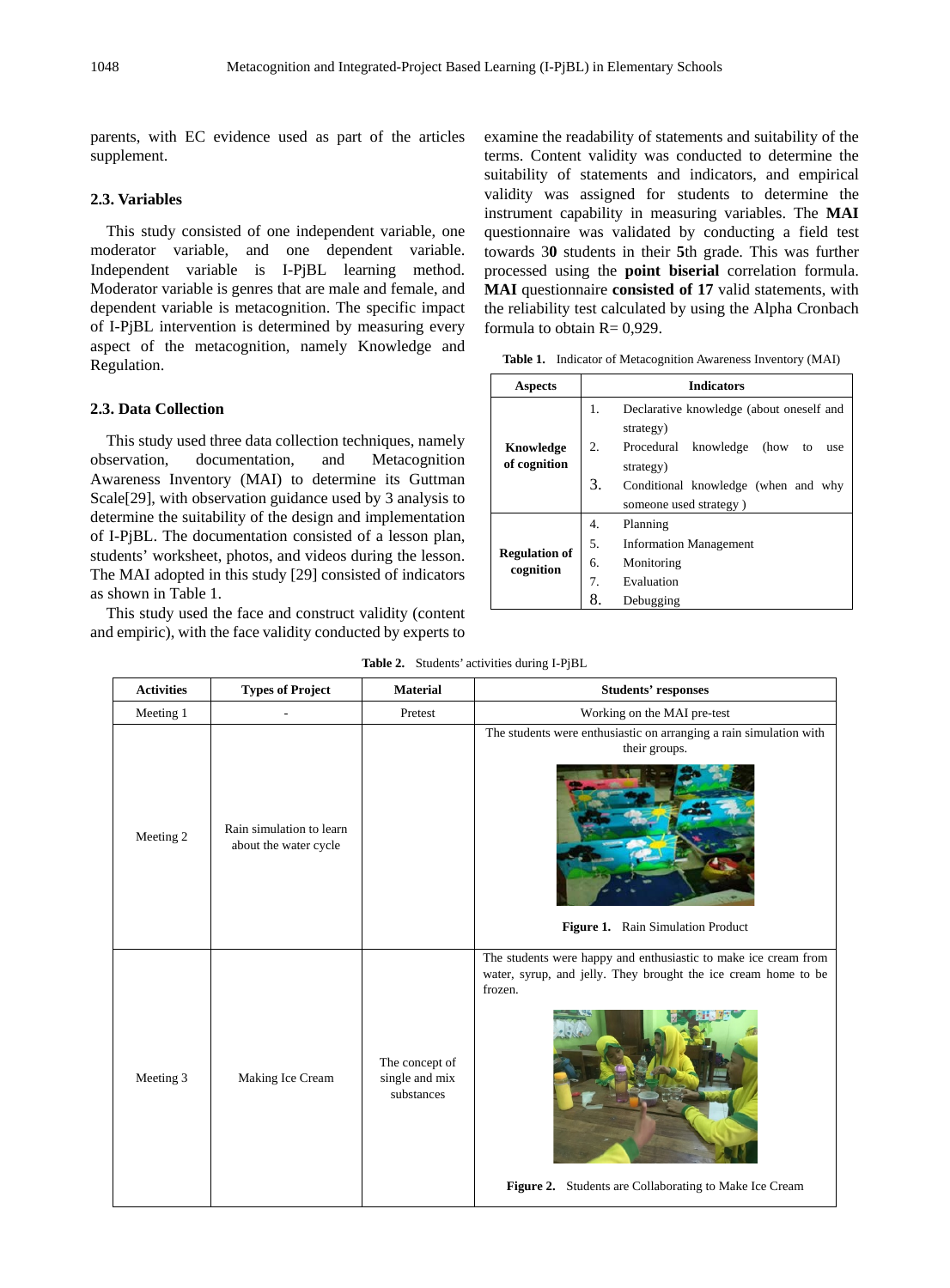## Table 2 Continued

| Meeting 4              | Making slime               | Single and mix<br>substances | The enthusiasm of students during the activity is seen when<br>making a mistake in mixing the ingredients. Some slime was<br>too runny or too dense, and they tried to put the ingredient<br>based on their recipe till the perfect slime was observed.<br>Figure 3. The Students were Collaborating to Make Slime                                                                                                                                                                                                                                                                                                                             |
|------------------------|----------------------------|------------------------------|------------------------------------------------------------------------------------------------------------------------------------------------------------------------------------------------------------------------------------------------------------------------------------------------------------------------------------------------------------------------------------------------------------------------------------------------------------------------------------------------------------------------------------------------------------------------------------------------------------------------------------------------|
| Meeting 5<br>Meeting 6 | Making Batik jumputan<br>- | Mix substances<br>Post-test  | Figure 4. The Enthusiasm of Students During the Activity<br>While were making batik jumputan, the students were given<br>a chance to express their ideas. The patterns were made by<br>tying the marbles to the batik. They mixed the dyes and dip<br>the white cloth till the color was absorbed. The bound<br>marbles gave a particular pattern while absorbing the cloth.<br>After the ties untied, beautiful and colorful batik jumputan<br>was formed and the pattern was based on students'<br>creativity. Their enthusiasm was seen at the end of the<br>session when they asked after the next project.<br>Working on a MAI post-test. |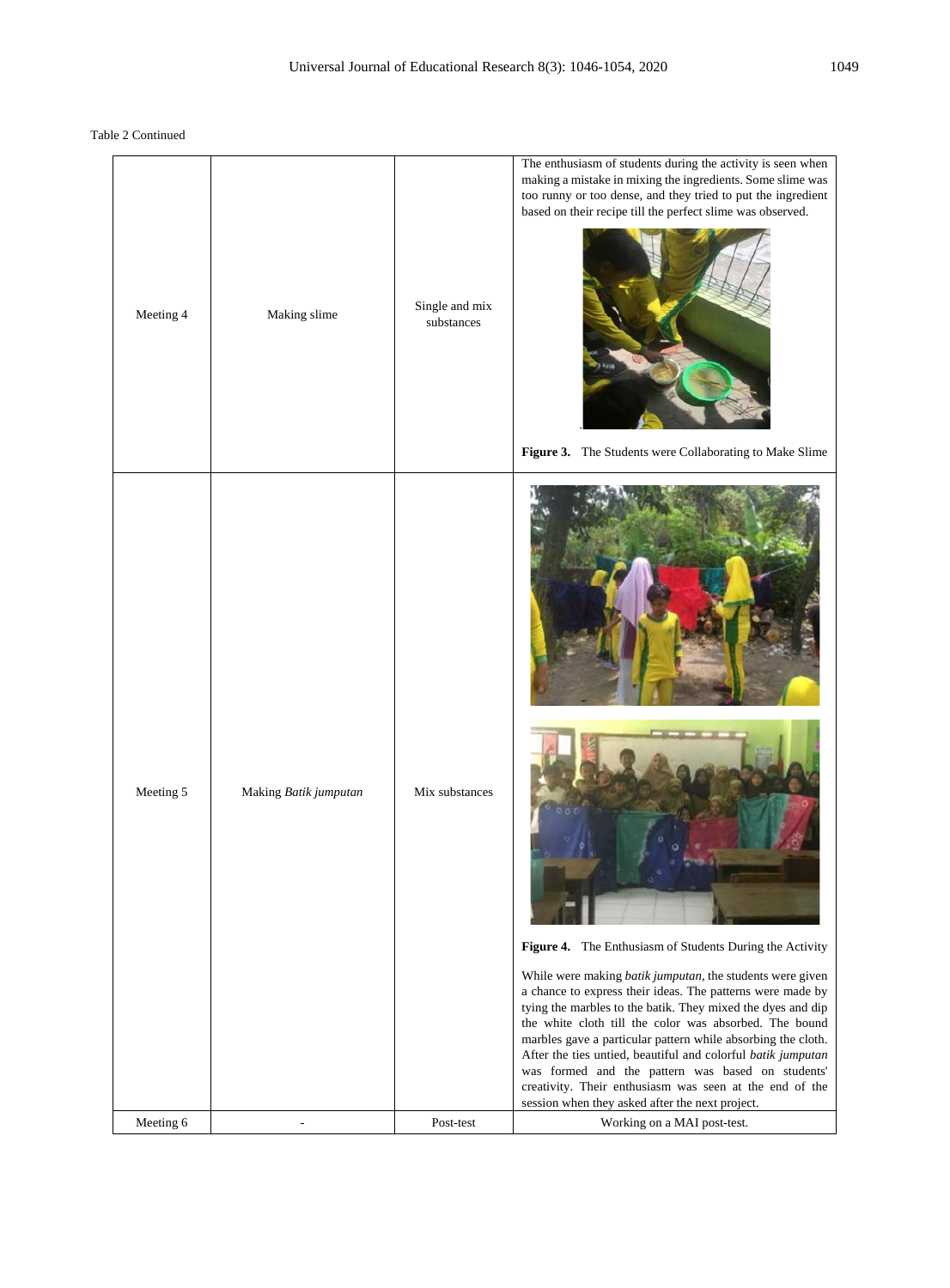#### **2.4. Data Analysis**

This study used the Kolmogorov-Smirnov SPSS 22 formula for the normality test, the Fisher test to determine homogeneity. The result of the normality and homogeneity test indicated that the sample was not normal but homogenous and required a non-parametrical test. The first question was analyzed using the descriptive statistic, with Wilcoxon Signed Ranks Test used to analyze the hypothesis of the second question. Furthermore, Mann Whitney U was used to analyze the hypothesis of the third question.

## **3. Findings**

#### **3.1. Normality Test**

Kolmogorov-Smirnov was used as a normality test of this study. The criteria used to determine the normality of the data was  $p > 0.05$  (normal) and  $p < 0.05$  (abnormal), with the result provided in Table 3.

| Variable      | Sig   | Conclusion |
|---------------|-------|------------|
| knowledge     | 0.008 | Abnormal   |
| regulated     | 0.000 | Abnormal   |
| metacognition | 0.008 | Abnormal   |

**Table 3.** Normality Test

Table 4 showed that the prerequisite test of normality failed to meet the criteria due to data abnormality. Its transformation (Ln, Log, SQRT) which was conducted to deal with this condition, showed same result. Therefore, a non-parametrical test was conducted which does not require the assumption fulfillment of the parametric.

#### **3.2. Homogeneity Test**

The criteria used for homogeneity test

**Table 4.** Test of Homogeneity of Variance

| Variable      | Sig (Based on<br>Mean) | Conclusion  |
|---------------|------------------------|-------------|
| knowledge     | 0,781                  | Homogeneous |
| regulated     | 0,290                  | Homogeneous |
| metacognition | 0.353                  | Homogeneous |

Table 4 showed the homogeneity of the three variables, with a hypothesis test conducted for the next step.

#### 3.2.1. Research Question 1

*How was the metacognition skill of those that studied with the I-PjBL model?*

The metacognition skill of those that studied with the I-PjBL model were analyzed using descriptive statistics. The result was shown in Table 5.

|                | pretest        | posttest |
|----------------|----------------|----------|
| N              | 33             | 33       |
| Mean           | 12,24          | 14,48    |
| Median         | 13,00          | 15,00    |
| Mode           | Q <sup>a</sup> | 18       |
| Std. Deviation | 3,153          | 2,970    |
| Minimum        |                | 8        |
| Maximum        | 17             | 18       |

**Table 5.** Description of Student's Metacognition Skill

a) Multiple modes exist. The smallest value was shown

The mean of metacognitive posttest was higher than the pretest with a difference of 2,24, which is cumulative for metacognitive variables. However, this figure is unable to significantly describe the impact of the I-PjBL intervention on metacognition skills, therefore, it is necessary to test the hypotheses in questions 2 and 3.

#### 3.2.2. Research Question 2

*Are there any metacognition differences among students before and after I-PjBL intervention?* 

The relationship between I-PjBL and metacognition skill along with its aspects was analyzed using two related samples test. The result was shown in Table 6.

|                               | <b>Posttest - Pretest</b> |                           |                           |
|-------------------------------|---------------------------|---------------------------|---------------------------|
| Variable                      | Metacognition             | Knowledge of<br>cognition | Regulated of<br>cognition |
| 7.                            | $-2.107^{\rm b}$          | $-.072b$                  | $-2.490b$                 |
| Asymp. Sig.<br>$(2-tailed)$   | .035                      | .942                      | .013                      |
| a. Wilcoxon Signed Ranks Test |                           |                           |                           |
| b. Based on negative ranks.   |                           |                           |                           |

Table 6. The result of two related samples by using Wilcoxon Signed Rank Test

Table 6 shows that in the metacognition variable, the Z value obtained was -2.107 and p (Asymp. Sig 2 tailed) was  $0.035 < \alpha$  (5%). Therefore, H<sub>1</sub> was accepted, it means that there were significant differences between the pretest and posttest groups. In the Knowledge aspect of cognition, the Z value obtained was -0.072, while the p-value (Asymp. Sig 2 tailed) was  $0.942 > \alpha$  (5%), therefore H<sub>1</sub> was rejected. This means that there was no significant difference between the pretest and posttest groups. In the Regulated Cognition aspect, the Z value obtained was -2,490 and p-value (Asymp. Sig 2 tailed) was  $0.013 \leq \alpha (5\%)$  therefore,  $H<sub>1</sub>$  was accepted, with a significant difference between the pretest and posttest groups.

#### 3.2.3. Research Question 3

*How was the metacognition difference among male and female students after I-PjBL implementation?* 

In this part, the metacognition differences among male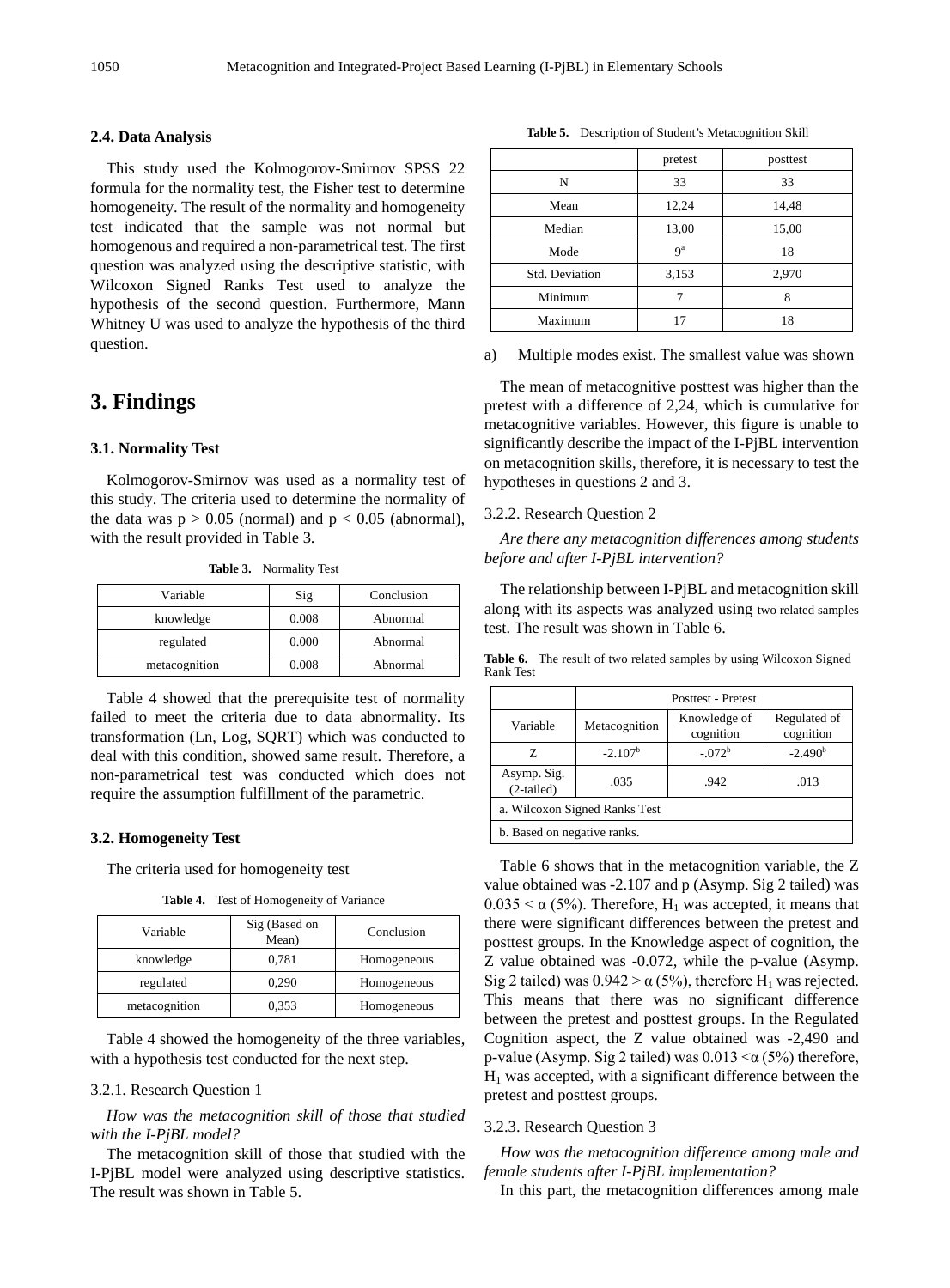and female students due to I–PjBL intervention were analyzed using Mann-Whitney U. It was separated into three parts which consists of sex analysis towards 1) metacognition; 2) knowledge of cognition; 3) the regulation of knowledge. The result was shown in Table 7.

**Table 7.** Hypothesis Test Result of Metacognition Differences in Male and Female Students

|                        | metacognition | knowledge | regulated |
|------------------------|---------------|-----------|-----------|
| Mann-Whitney U         | 103.000       | 373.000   | 347.000   |
| Wilcoxon W             | 1756.000      | 2026.000  | 2000.000  |
| 7.                     | $-7.848$      | $-6.053$  | $-6.185$  |
| Asymp. Sig. (2-tailed) | 0.000         | 0.000     | 0.000     |

Based on Table 7, the significance of the p-value at  $0.000 < 0.05$ , means that the null hypothesis (Ho) was rejected due to the differences caused by the I-PjBL implementation among male and female students. In addition, the differences were also found in the knowledge and regulated cognition components of male and female students.

## **4. Discussion**

This study involved 33 students provided with I-PjBL intervention with the projects integrated. The teachers delivered the steps of I-PjBL learning and the students follow suit. They also divided the class into 6 smaller groups, with both parties allowed to explore the information to be used in the  $2<sup>nd</sup>$ ,  $3<sup>rd</sup>$ ,  $4<sup>th</sup>$ , and  $5<sup>th</sup>$  meeting.

In the second meeting, the lesson was on water cycle, with the students allowed to produce a product of rain simulation. The third meeting discussed single and mix substances which were followed by an ice cream making project. The lesson provided in the fourth meeting was single and mix substances. This time, the students provided slime with their color and textures. In the fifth meeting, they discussed mix substances by making *batik jumputan* with the use of marbles. They also made a group and observed the process of stain mixing with water.

The I-PjBL method strongly supports students' skills. It helped them to make a plan to finish their project, divided their assignment, prepared stuff and material, arranged timeline, worked on the project, presented and evaluated the result, which fostered their metacognition skills [35], [36] In the planning stage, the students were trained to be aware of their purpose to determine a suitable strategy to reach their goal and to be aware of their responsibility in the group. In the implementation stage, they were guided to monitor their activities. The process of finding the concepts and constructing the knowledge was conducted with the help of teachers through product making experiences. In the evaluation stage, the students were trained to be reflective. Both teachers and students reflected their learning outcomes through the strategies chosen by the

students. The aspect of independence in I-PjBL was closely related to metacognition [35]. Collaboration activities pushed the students to give and accept feedback on their performance, which became an important component in increasing their metacognition skills.

To achieve success, the learning environment and teaching practice were made to support student-regulated learning (SRL) [36]. The students were responsible for the process by setting goals, observing, reflecting, and maintaining their motivation from the beginning to the end of the project. Learning projects in form of scientific internships supports the understanding of the content, student involvement, and confidence in applying science [37].

I-PjBL has the ability to train students to be critical and creative, to emphasize on their activity in solving various open-ended problems and apply their knowledge to work on a project to create authentic outcomes. Through I-PjBL, they are able to create something, and make report on it using their creative thinking ability which gave them a chance to learn autonomously, and constructs to work using real-life situation. I-PjBL provided with fun and meaningful learning. The metacognition of the students was in the form of high order thinking activities which controlled their thinking process with a proper strategy capable of optimizing their learning process.

I-PjBL process overlapped with the components of metacognition, which were knowledge (declarative, procedural, and conditional) and regulation (planning, information management, monitoring, evaluating, and debugging). Theoretically, good cognition knowledge had the ability to make the students determine the purpose of the study. The students were able to choose the best strategy to reach their goals as long as they controlled their performance and evaluated their achievement [38]. However, this study gave a different result by showing that I-PjBL failed to simultaneously affect the two components. It only fully affected the metacognition and regulated aspects, and it did not give different results in the knowledge aspect. This was because cognition knowledge was one of students' self-modalities which were not easily influenced by external factors such as learning models.

Cognition knowledge consists of declarative, procedural, and conditional knowledge, which was strongly influenced by students' ability to recognize their potentials. The ability of self-assessment of elementary school students was no better than the upper level, which was a major reason for its training. I-PjBL failed to accommodate this stage with the process of identifying goals, assignments, and learning strategies under the guidance of teachers. Furthermore, they were guided to recognize their learning styles to determine the best strategy capable of supporting and maximizing the process. Learning styles had an impact on critical thinking skills. For example, Abstract Sequential learners tend to show better critical thinking than Abstract Random, Concrete Sequential, and Concrete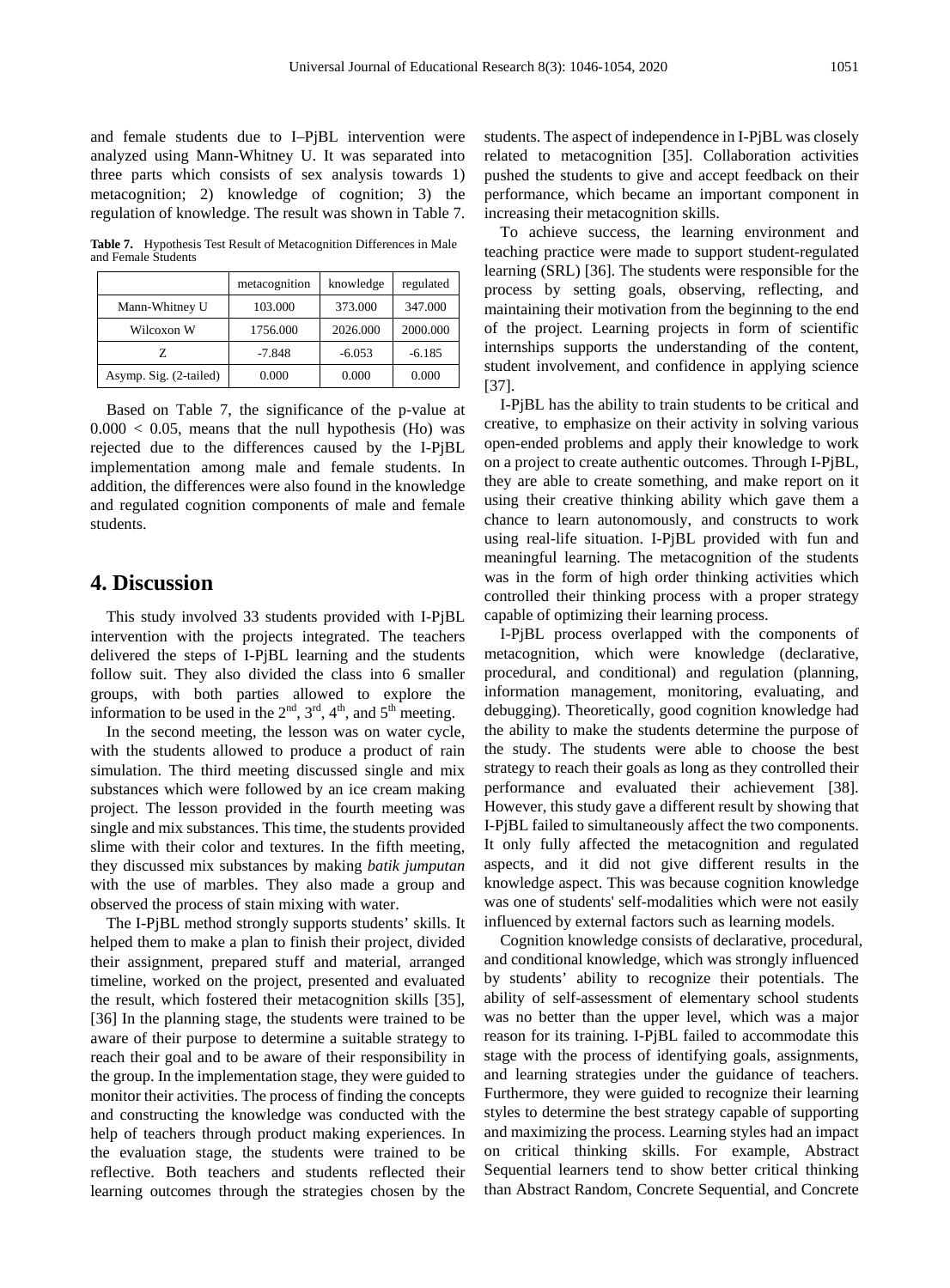Random learners [39].

Another finding from this study was the different metacognition abilities of male and female students. This difference is seen from the significance of  $\langle 0.05 \rangle$  in all aspects of metacognition (knowledge and regulated) and intact variables. This difference tends to be caused by the learning style which differs in men and women. In general, men preferred traditional education while women did not find the same result [40], [41]. Patterns of differences in sex-based learning styles were observed, and teachers were encouraged to consider the strength of the students' learning style to maximize its outcomes [42].

I-PjBL applied in the experiment began with a preliminary activity where teachers explained the scenario to be implemented by students. They prepared themselves after knowing their learning goals and assignments. The students were then invited to study the water cycle, single, homogeneous and heterogeneous substances. The teachers and students explored the material by discussions, books, and direct explanation. Questions related to the project where given to the students by the teachers, in a worksheet, with the answers and best solutions to the problems provided on the material. After that, the students determined the project and worked on it based on the material discussed. They designed and collected products, tools, and materials and worked in groups. The teacher, as a motivator, was in charge of directing and coordinating the activities to keep it on track. At this stage, they assessed students' metacognition and encouraged them to take responsibility for the activities. In the final stage, the teachers and the students concluded and evaluated the activities, which was also a reflection of students' activities towards the learning process and outcomes.

I-PjBL faced some constraints during its implementation, such as long duration needed for making the project design. Although students were enthusiastic about participating, they were not accustomed to working on the stages independently. They sometimes asked for help from the teacher, which made the teacher's role dominant in guiding students to work on the project. The implementation of I-PjBL required a number of principles which need to be considered by teachers, namely: 1) time management (project scheduling), 2) preparation (directing students to think of projects long before they start), 3) Culture building which emphasized student self-management (transfer responsibility from the teacher to students to design the projects, make decisions, and learn), 4) student group management (trace the group progress through discussion, monitoring, and progress report); 5) collaboration to work with others outside the classroom (other teachers, parents, community), 6) technology utilization, 7) students' assessment and project evaluation (through various reflective strategies on the projects) [43].

In maximizing the implementation of I-PjBL, several important aspects were recommended for school management;

- 1) Student support: Students need to be effectively guided and supported with emphasis on time and self-management, along with the search for effective learning resources. Student learning styles strongly determined the metacognition strategies in implementing I-PjBL.
- 2) Teacher support: teachers need to build networks and competencies regularly with effort to improve quality through lesson studies.
- 3) Effective group work: high-quality group work tends to increase the positive involvement of students.
- 4) Clear instructions from teachers has the ability to help students set their work patterns.
- 5) The emphasis of assessment on periodic reflection, self-evaluation, and peers.
- 6) Students' independence during the PBL process has the ability to help students develop a sense of ownership and control over their learning process [43].

# 5. **Conclusions**

Based on the results and discussion, it is concluded that students possessed metacognition differences before and after the I-PjBL intervention. However, there was no difference in terms of cognition knowledge, with a difference found in its regulation. In the sex variable, there were significant differences in the metacognition skills, knowledge, and of the regulation of male and female students' cognition skills. In addition to external factors such as the intervention of the I-PjBL model, metacognition was affected by internal factors including student motivation, thinking and learning style, as well as other factors that supported the success of the learning process. Some aspects that need to be considered in implementing the I-PjBL were student and teacher support, the effectiveness of group work, clear instructions from teachers, with emphasis on student reflection and evaluation through periodic self-assessments, and their independence.

## **Acknowledgements**

The authors are grateful to the ministry of research, technology, and higher education of Indonesia for funding this study through the PTUPT scheme.

## **Conflict of Interest**

This research was proposed by the Ministry of Research,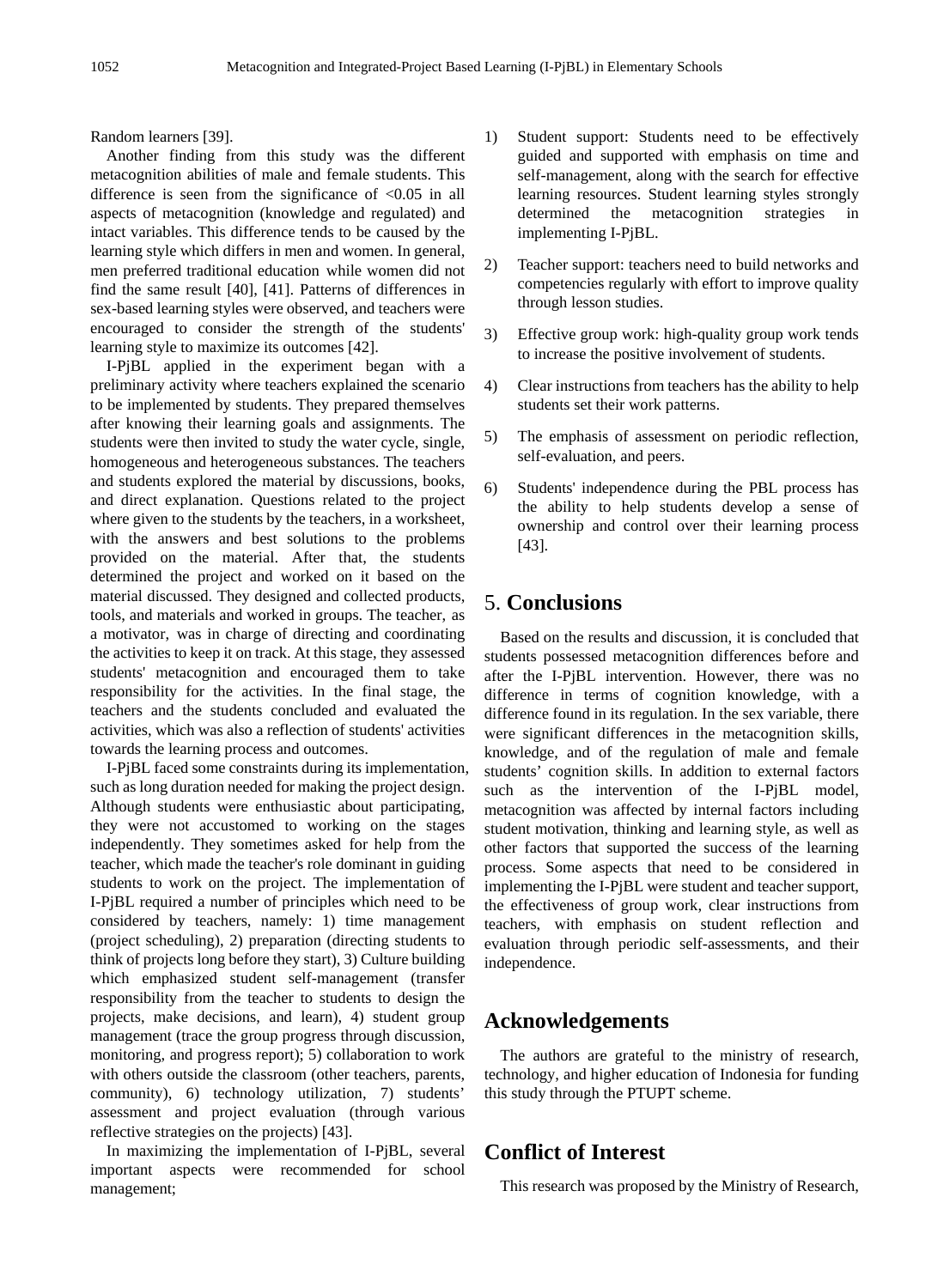Technology and Higher Education funding and can be directed to the development of products that can be licensed to Ahmad Dahlan University, where I have an academic interest. I have expressed these interests for Ahmad Dahlan University, and have had a plan that supports every potential conflict that arises from this arrangement.

## **REFERENCES**

- [1] S. Zubaidah, N. M. Fuad, S. Mahanal, and E. Suarsini, "Improving Creative Thinking Skills of Students through Differentiated Science Inquiry Integrated with Mind Map," J. Turkish Sci. Educ., vol. 14, no. 4, pp. 77–91, 2017.
- [2] M. A. de los Clemente, "Learning Cultures and Counselling: Teacher/Learner Interaction within a Self-Directed Scheme," Learner Autonomy across Cultures. Palgrave Macmillan UK, pp. 201–219, 2003.
- [3] P. H. Winne, Cognition and metacognition with- in self-regulated learning. New York, NY: Routledge, 2018.
- [4] E. Eriawati and K. Khairil, "Aplikasi Metakognitif dalam Keterampilan Monitoring pada Konsep Ekosistem," J. Edubio Trop., vol. 1, no. 1, 2013.
- [5] M. Peñafiel, S. Vásquez, and S. Luján-Mora, "Use of Virtual Classroom: Summarized Opinion of the Stakeholders in the Learning-Teaching Process," Proceedings of the 8th International Conference on Computer Supported Education. SCITEPRESS - Science and and Technology Publications, 2016.
- [6] L.-C. Chang and G. C. Lee, "A team-teaching model for practicing project-based learning in high school: Collaboration between computer and subject teachers," Comput. Educ., vol. 55, no. 3, pp. 961–969, Nov. 2010.
- [7] W. A. Lucas and S. Barge, "Effects of Project-based Practice on Self-efficacy and the Pursuit of Engineering Studies," in Proceedings of the 21st Annual Conference for the Australasian Association for Engineering Education, 2010, p. 691.
- [8] R. A. Sani, Pembelajaran Saintifik untuk Implementasi Kurikulum 2013. Jakarta: Bumi Aksara, 2017.
- [9] R. Eskrootchi and G. R. Oskrochi, "A Study of the Efficacy of Project-based Learning Integrated with Computer- based Simulation - STELLA," J. Educ. Technol. Soc., vol. 13, no. 1, pp. 236–245, 2010.
- [10] I. Bilgin, Y. Karakuyu, and Y. Ay, "The effects of project based learning on undergraduate students' achievement and self-efficacy beliefs towards science teaching," Eurasia J. Math. Sci. Technol. Educ., vol. 11, no. 3, pp. 469–477, 2015.
- [11] C. S. Johnson and S. Delawsky, "Project-based learning and student engagement," Acad. Res. Interanational, vol. 4, no. 4, pp. 560–571, 2013.
- [12] C. L. Chiang and H. Lee, "The Effect of Project-Based Learning on Learning Motivation and Problem-Solving

Ability of Vocational High School Students," Int. J. Inf. Educ. Technol., vol. 6, no. 9, pp. 709–712, 2016.

- [13] S. Mihardi, M. B. Harahap, and R. A. Sani, "The Effect of Project Based Learning Model with KWL Worksheet on Student Creative Thinking Process in Physics Problems," J. Educ. Pract., vol. 4, no. 25, pp. 188–200, 2013.
- [14] E. H. Fini, F. Awadallah, M. M. Parast, and T. Abu-Lebdeh, "The impact of project-based learning on improving student learning outcomes of sustainability concepts in transportation engineering courses," Eur. J. Eng. Educ., vol. 43, no. 3, pp. 473–488, May 2018.
- [15] J. Afriana, A. Permanasari, and A. Fitriani, "Project Based Learning Integrated STEM to Enhance Elementary School Student Scientific Literacy," J. Pendidik. IPA Indones., vol. 5, no. 2, pp. 261–267, Nov. 2016.
- [16] S. Dole, L. Bloom, and K. K. Doss, "Engaged Learning: Impact of PBL and PjBL with Elementary and Middle Grade Students," Interdiscip. J. Probl. Learn., vol. 11, no. 2, Jul. 2017.
- [17] J. Ravitz, J. Blazevski, S. K. W. Chu, S. . Tse, and K. Chow, "Using collaborative teaching and inquiry project-based learning to help primary school students develop information literacy and information skills," Libr. Inf. Sci. Res., vol. 33, no. 2, pp. 132–143, Apr. 2014.
- [18] J. Ravitz and J. Blazevski, "Assessing the Role of Online Technologies in Project-based Learning," Interdiscip. J. Probl. Learn., vol. 8, no. 1, Apr. 2014.
- [19] F. Musa, N. Mufti, R. A. Latif, and M. M. Amin, "Project-based Learning: Promoting Meaningful Language Learning for Workplace Skills," Procedia - Soc. Behav. Sci., vol. 18, pp. 187–195, Jan. 2011.
- [20] S. R. Tamim and M. M. Grant, "Definitions and Uses: Case Study of Teachers Implementing Project-based Learning," Interdiscip. J. Probl. Learn., vol. 7, no. 2, May 2013.
- [21] F. Radmehr and M. Drake, "Revised Bloom's taxonomy and integral calculus: unpacking the knowledge dimension," Int. J. Math. Educ. Sci. Technol., vol. 48, no. 8, pp. 1206–1224, Nov. 2017.
- [22] J. H. Flavell and D. H. Schunk, "Metacognition and cognitive monitoring: A new area of cognitive-developmental inquiry.," Am. Psychol., vol. 20, no. 10, pp. 463–467, Dec. 2008.
- [23] G. Schraw, "Promoting general metacognitive awareness," Instr. Sci., vol. 26, no. 1/2, pp. 113–125, 1998.
- [24] D. H. Schunk, "Metacognition, Self-Regulation, and Self-Regulated Learning: Research Recommendations," Educ. Psychol. Rev., vol. 20, no. 4, pp. 463–467, Dec. 2008.
- [25] Z. Ç. Özcan, "The relationship between mathematical problem-solving skills and self-regulated learning through homework behaviours, motivation, and metacognition," Int. J. Math. Educ. Sci. Technol., vol. 47, no. 3, pp. 408–420, Apr. 2016.
- [26] R. A. Sperling, B. C. Howard, R. Staley, and N. DuBois, "Metacognition and Self-Regulated Learning Constructs," Educ. Res. Eval., vol. 10, no. 2, pp. 117–139, Apr. 2004.
- [27] D. Moshman, "Metacognitive Theories Revisited," Educ.